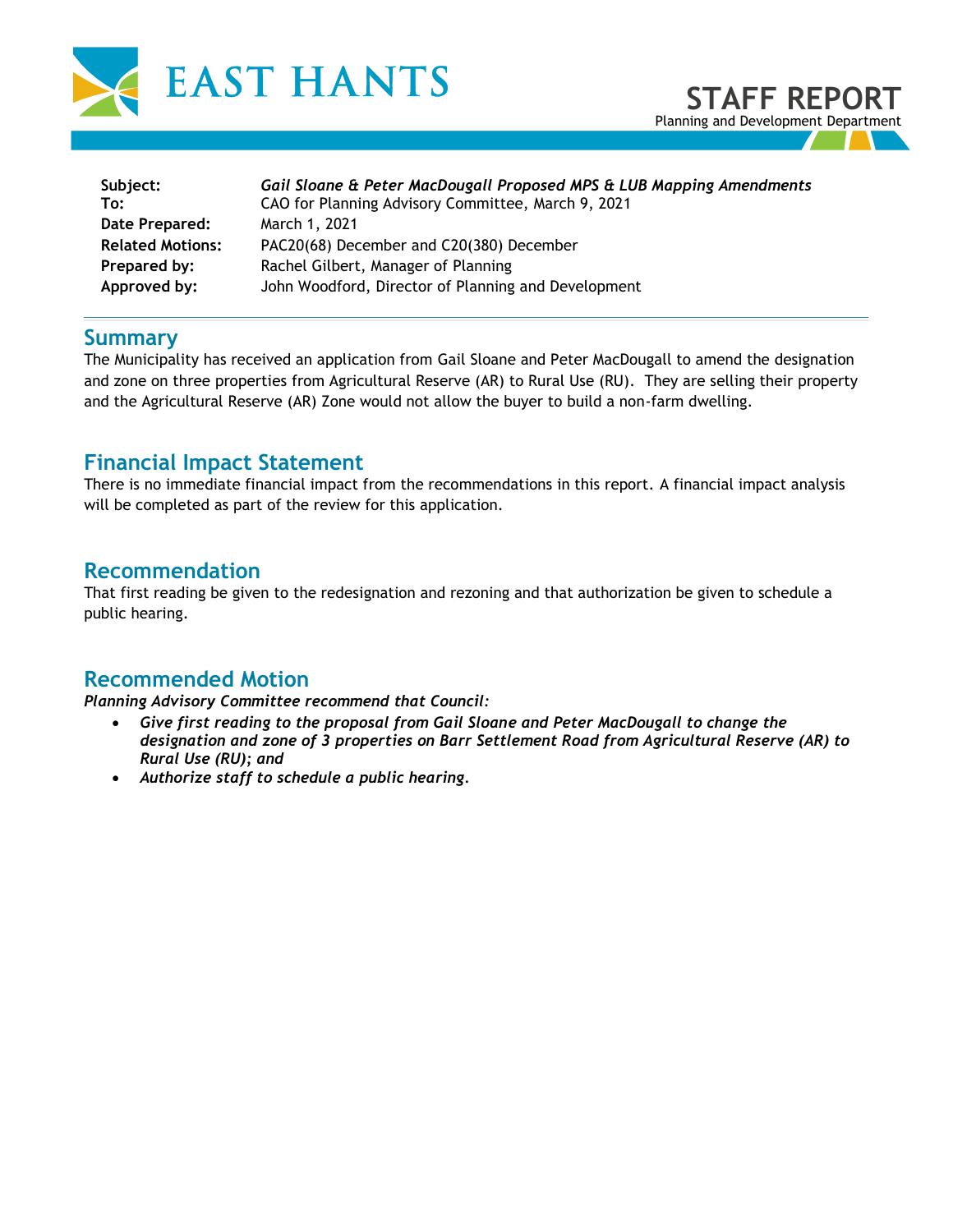## **Background**

Planning staff received an application from Gail Sloane and Peter MacDougall to amend the designation and zone on 3 properties on Barr Settlement Road. The applicants are selling their property and the potential buyer contacted the municipality to talk about their plans for the property which is to build a non-farm dwelling. The Agricultural Reserve (AR) Zone does not enable non-farm dwellings. In addition to the applicants own property, the request also includes removing the AR designation and zone on two other adjacent properties which are owned by the applicants family members. A letter will be submitted confirming that the owner of the other two properties consent to the proposal moving forward. The applicants suggest that two of the properties may be amalgamated through the subdivision process, including a small sliver of land from the large parcel to sell to the potential buyer as one property.

The Agricultural Reserve Designation and Zone was applied to these 3 properties during the 2016 Plan Review. At that time, planning staff reviewed our own aerial photography; PVSC imagery; Google satellite images and an agricultural land use survey, throughout the zoned area of the municipality to identify any new areas of land which came into agricultural use; moved existing AR zoning boundaries to property boundaries, where appropriate; and in some cases AR Zoning was removed. In this specific case the AR designation and zoning was applied.

#### **Plan Review Mailout**

The applicant explains that she was unaware of the Agricultural Reserve Zoning on their property. Letters were mailed to all property owners where zoning was proposed to change, with information on the proposed change. The applicant requested to see a copy of the letter but at that time planning staff did not have easy access to the files due to the organizing of old files. Some time has been spent trying to locate the letters and a copy of the letter mailed to the applicant has been located and has been appended to the staff report.

We cannot confirm that the applicant and the owners of the other properties received a letter but letters were mailed out. At this time of the plan review any property owners who had concerns about proposed rezoning were invited to provide comments to Council prior to the plan review completion.

#### **Use of Land**

The applicant has explained that the land has been cleared since 1997 with no agricultural activity conducted on the properties. She has mentioned that her father has mowed the properties annually to prevent re-growth. She also explained that some of the land is unsuitable for agricultural due to water accumulation.

At Planning Advisory Committee in December 2020, previous committee member John Van de Riet explained that he had visited the property the same day as the December 2020 PAC meeting. John Van de Riet is himself a farmer and previously was a member of the Agricultural Advisory Committee. He commented that he was not convinced that it was never agriculture. He said that the piece on the right looked like it was a piece of agricultural land and had been farmed. He also said that at the time of his visit heaps of manure were on the property waiting for application. In February 2021, it appeared that manure had recently been spread on the land. Staff cannot determine whether the land is being used as agricultural land or not. Although there appears to be some agricultural activity.

The applicants property is being taxed as residential.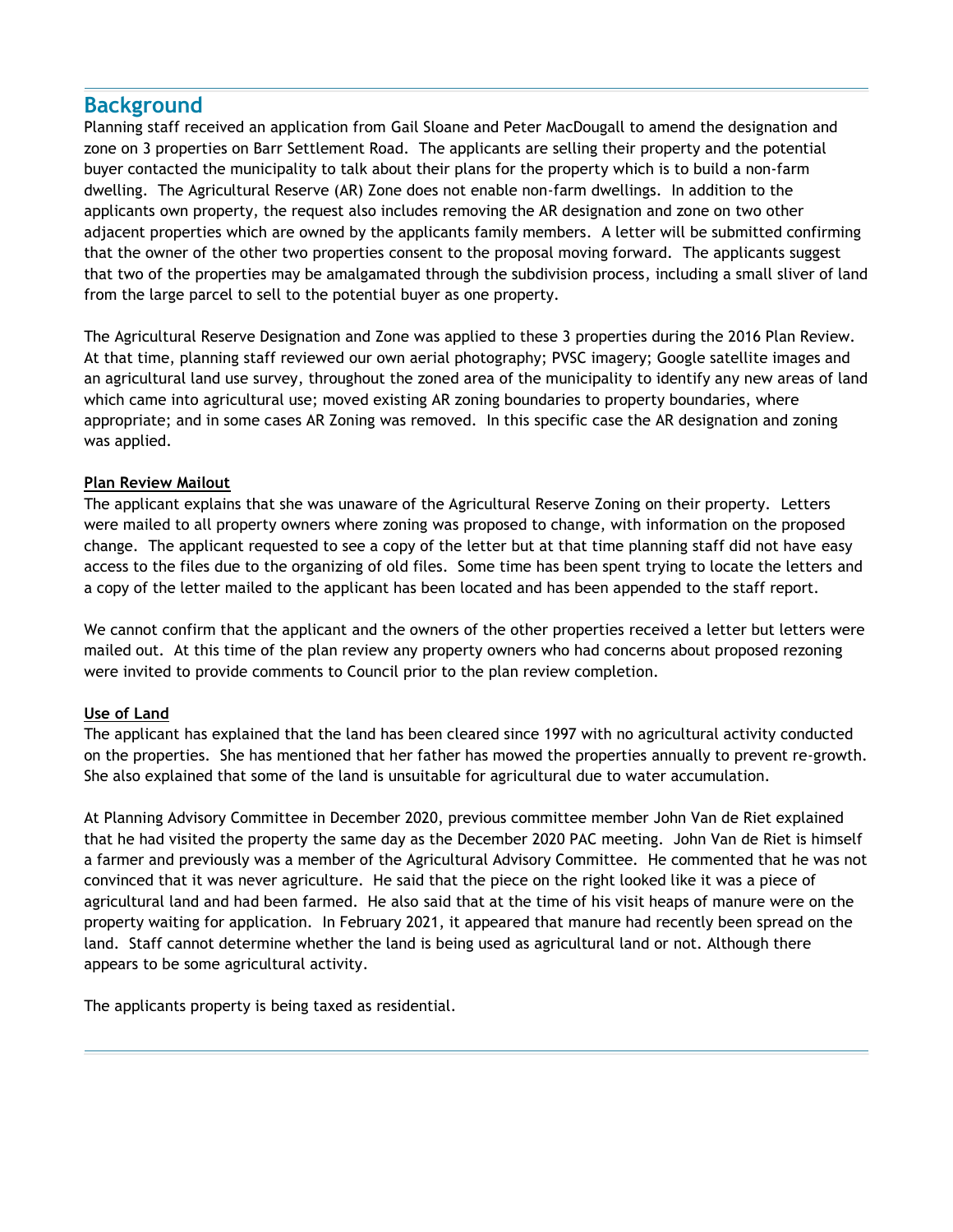## **Subject Site**

The subject land includes 3 properties. All 3 of these properties are located on Barr Settlement Road in West Indian Road. The property identified as PID 45278769 has AR designation and zoning applied to the whole of the property. The other 2 properties, identified as PID 45402567 and PID 45375433, have only a portion of them applied with AR designation and zoning applied. The remainder of these 2 properties are zoned and designated Rural Use (RU).

The land surrounding the properties are zoned a mixture of Rural Use (RU) and Agricultural Reserve (AR).

Zoning information is provided on the map to the right. The area of land the subject of the application has been outlined. In addition to this an excerpt of out in-house aerial photography is provided below. Aerial photography provided by PVSC has been included in Appendix A of this staff report.



### **Development Proposal**

The purpose of this application is to allow for a non-farm dwelling. The current zoning for the property would not allow for a dwelling which isn't related to a bona fide farm operation. Farm dwellings may consist of the principal residence of the farm owner; additional farm labour; or family employed on the farm. Under the Land Use Bylaw, the definition of a 'Bona Fide Farm' is an agricultural operation that is actively engaged in farming and earns at least \$5,000 per calendar year from agricultural activities on the farm.

The potential buyer is not a farmer or related to a farming operation and therefore under the Land Use Bylaw a non-farm dwelling would not be permitted.

If approved, the proposed re-designation and rezoning would enable a non-farm dwelling to be constructed.



## **Policy Analysis**

The Planning and Development Department is currently reviewing the proposal based on the applicable policies contained in the Municipal Planning Strategy. To address potential compatibility issues with neighbouring residences and businesses, and to comply with criteria applied to consideration of this application, Staff will be requesting comments from internal departments and external agencies. A detailed table of the evaluative criteria from the enabling policies and corresponding comments from staff and reviewing agencies will be attached to the final report.

At their meeting in December 2020, Planning Advisory Committee discussed whether to consult with the Agricultural Advisory Committee but decided not to pursue this further.

There is no right of appeal for amendments to the Municipal Planning Strategy. If approved, the amendments will be reviewed by the NS department of Municipal Affairs and Housing. During their review they will consider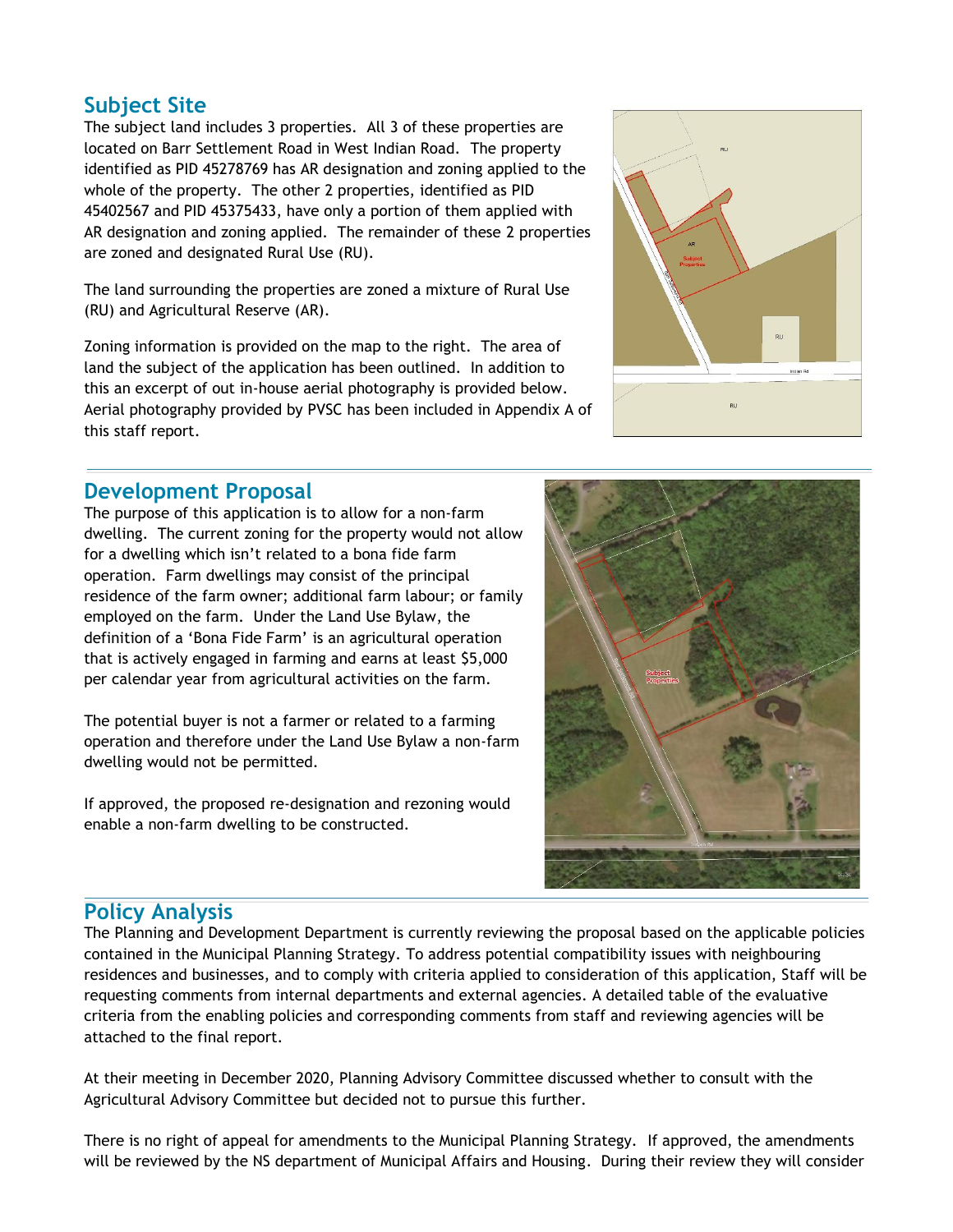the NS Provincial Statements of Interest and in particular the Statement of Provincial Interest Regarding Agricultural Land. The final staff report will provide further information on the Statement of Provincial Interest Regarding Agricultural Land.

#### **Citizen Engagement**

Planning staff will comply with Citizen Engagement Policies of the Municipal Planning Strategy when processing this application. An advertisement outlining the application and indicating that it had been received and is under review by staff has been placed in the *Chronicle Herald*.

A Public Information Meeting (PIM) is required for this application and this meeting was held in February 2021. Due to Covid-19 restrictions, the public information meeting was held as a digital meeting that residents can join digitally or call and listen to the presentation. The meeting was held in February 2021. A letter indicating the time and date of the PIM was mailed to all property owners within a 300 m of the subject properties indicating the time and date of the meeting. There were no comments from members of the public but the applicant raised some comments. A summary of the Public Information Meeting has been provided in Appendix C.

A questionnaire will be mailed to property owners within 300 metres of the application site. Polices in the MPS require that first reading be given before questionnaires are mailed out.

## **Conclusion**

Planning staff will continue to review the application by Gail Sloane and Peter MacDougall to re-designate 3 properties from Agricultural Reserve to Rural Use to enable a non-farm dwelling to be constructed. The applicants' proposal will be evaluated using all applicable policies in the Municipal Planning Strategy. Staff will make a recommendation to PAC in their final staff report.



#### **Recommendation**

That first reading be given to the redesignation and rezoning and that authorization be given to schedule a public hearing.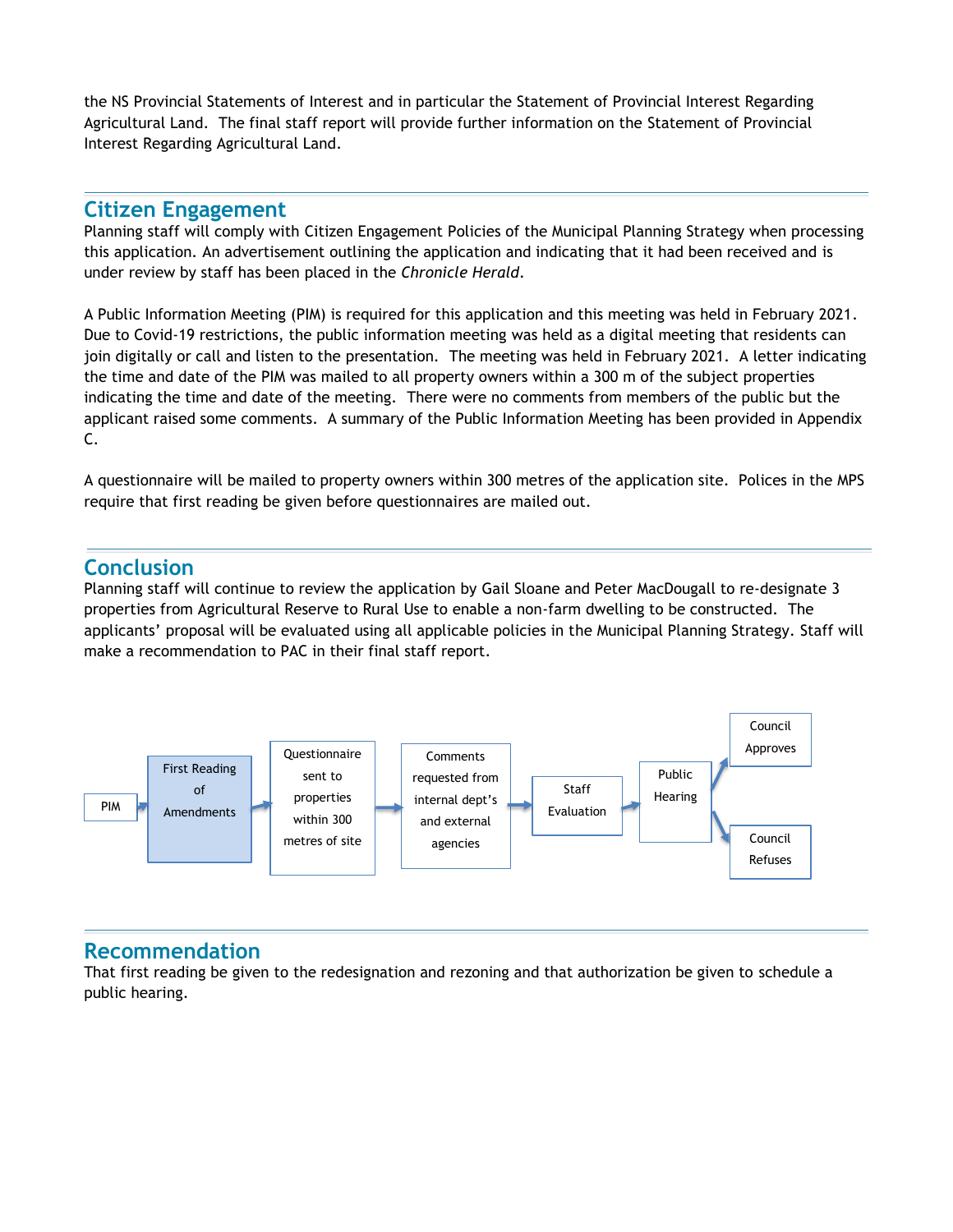# Appendix A – Aerial Photography provided by PVSC

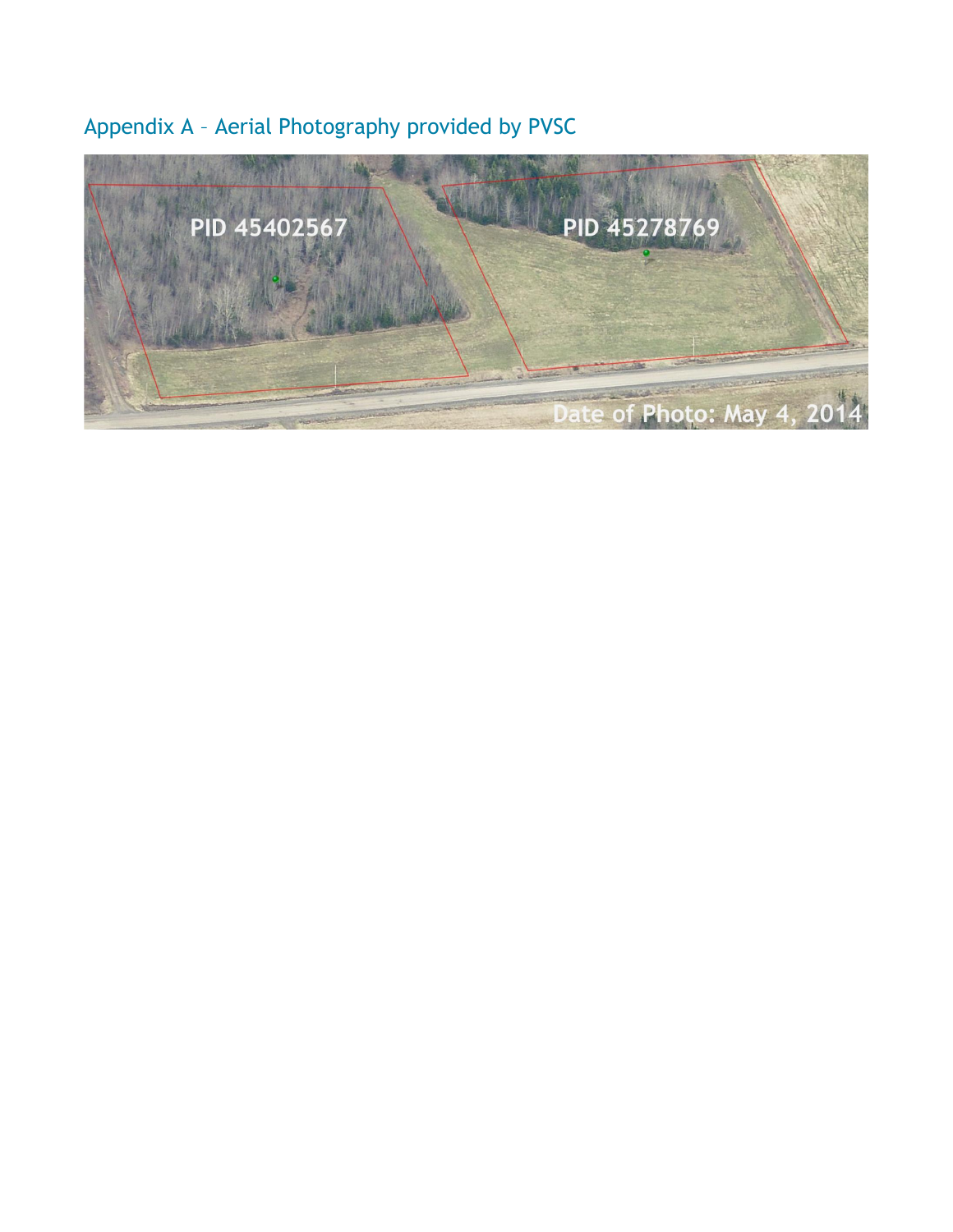## Appendix B – Draft Proposed Amendments

#### **Amendment Sheet**

The Municipality of East Hants Official Community Plan Municipal Planning Strategy

**Generalized Future Land Use Map 8: Official Community Plan Area**

The GFLUM designation of PID 45278769, and a portion of PID 45402567 and PID 45375433, Barr Settlement Road in West Indian Road shown on the Generalized Future Land Use Map 8: has been redesignated from Agricultural Reserve (AR) Designation to Rural Use (RU) Designation.

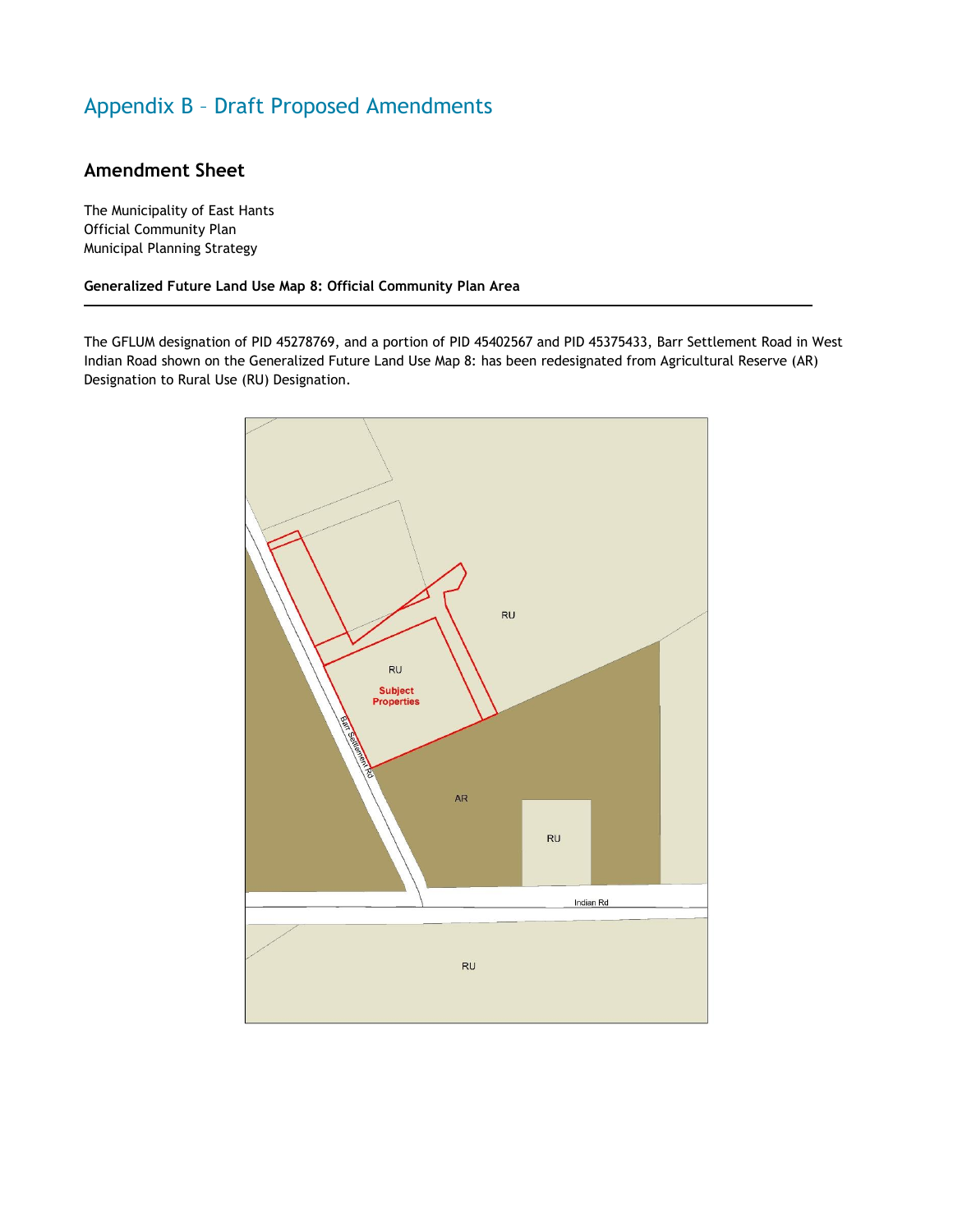#### **Amendment Sheet**

The Municipality of East Hants Official Community Plan Municipal Planning Strategy

**Land Use Bylaw Map 8: Official Community Plan Areas**

The LUB zone of PID 45278769, and a portion of PID 45402567 and PID 45375433, Barr Settlement Road in West Indian Road, shown on Land Use Bylaw Map 8: Official Community Plan Areas, has been rezoned from Agricultural Reserve (AR) Zone to Rural Use (RU) Zone.

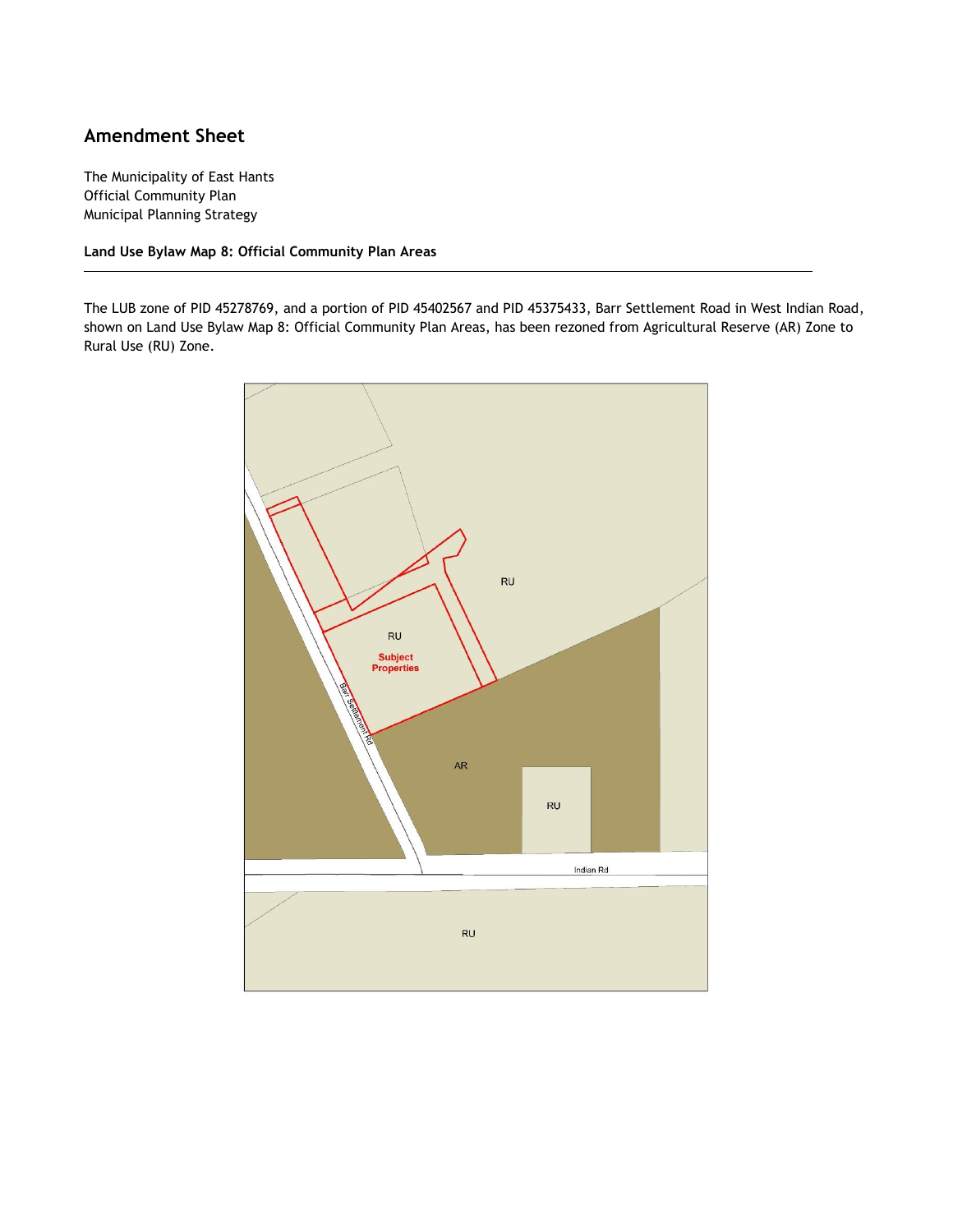## Digital Public Information Meeting – Gail Sloane and Peter MacDougall

## **(February 10, 2021)**

| Staff:         |                                                                                                                                                                                                                                                                                                                                                                                                            |
|----------------|------------------------------------------------------------------------------------------------------------------------------------------------------------------------------------------------------------------------------------------------------------------------------------------------------------------------------------------------------------------------------------------------------------|
|                | Ms. Rachel Gilbert, Manager of Planning<br>Ms. Debbie Uloth, Project Planner<br>Ms. Aurora Douthwright, Communications Coordinator<br>Ms. Sheralee Mitchell-MacEwan, Assistant Municipal Clerk                                                                                                                                                                                                             |
| Applicant:     | Gail Sloane and Peter MacDougall                                                                                                                                                                                                                                                                                                                                                                           |
| Call to Order: | Ms. Rachel Gilbert, Manager of Planning                                                                                                                                                                                                                                                                                                                                                                    |
| Presentation:  | Staff Presentation: Ms. Rachel Gilbert, Manager of Planning                                                                                                                                                                                                                                                                                                                                                |
| Applicant:     | Applicant comments made by both Gail Sloane and Peter MacDougall:<br>Asked about the rationale for changing the designation and zone<br>Suggest that land is worthless as agricultural reserve as its too small<br>Land purchased with the intention to build a house<br>The zone was changed without knowledge - didn't receive letters confirming<br>change<br>The land is too small to generate \$5,000 |
| Public:        | No comments or questions from the public                                                                                                                                                                                                                                                                                                                                                                   |